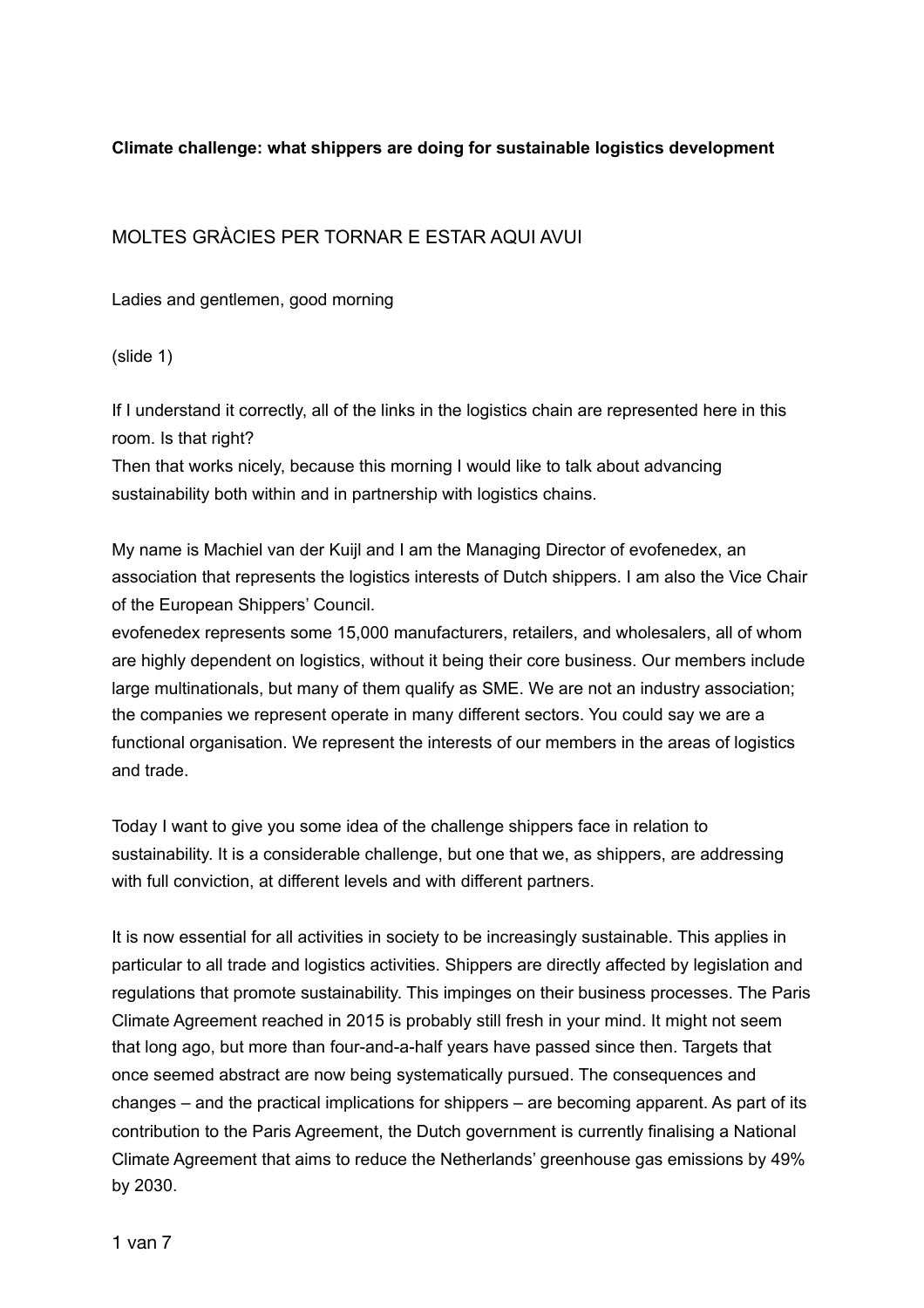And you will see that in all modes of transport and throughout entire logistics chains plans and agreements have been made and initiatives are being developed, always in partnership with other stakeholders, to meet climate change mitigation goals.

#### MORE SUSTAINABLE ROAD TRANSPORT

#### (slide 2)

Long-term sustainability of road transport is closely related to the way we live together as a society in the urban areas of the future. The expected growth of urban areas will simply increase the challenge of making city logistics more efficient. The need to meet climate goals is also forcing our sector to adopt new methods and processes. Since 2014, in dozens of cities, we have been actively promoting agreements between government agencies, businesses and civil society organisations regarding zero-emission deliveries in inner cities. Various shippers are experimenting with the use of smaller electric vehicles for distribution in inner cities. And, in several Dutch cities, major food retailers such as Ahold Delhaize and Jumbo are using zero-emissions vehicles to deliver goods to their supermarkets. Plans to implement zero-emission deliveries in cities are being made more specific and more binding. And this is necessary if we are to make the transition. Entrepreneurs are certainly willing. A survey shows that more than 50% of small business owners expect to switch to an electric vehicle within the next five years. For this to be possible, there will need to be a greater supply of electric vehicles in years to come. It is also necessary to clarify how cities can achieve this. And to do this in the short term. Because without clarity investments are postponed. And of course the reorganisation – and in some cases radical reorganisation – of logistics systems takes time.

More sustainable urban distribution will be a significant gain in terms of carbon emission reduction. Yet it is important not to lose sight of the fact that a substantial amount of distribution – and therefore emission-related air pollution – occurs outside of cities. Here it is possible to achieve far greater gains than with the limited number of kilometres in inner cities. The longer distances involved mean that electric vehicles are not yet a viable option. And the development of hydrogen as a fuel source is still in its infancy. We are keyed into these technological developments and are also involved in pilot projects that are exploring zero-emissions transport in long-distance corridors.

(slide 3)

In the meantime we are working to advance sustainability within the current technical possibilities. Our commitment to the implementation of  $CO<sub>2</sub>$  standards in the heavy road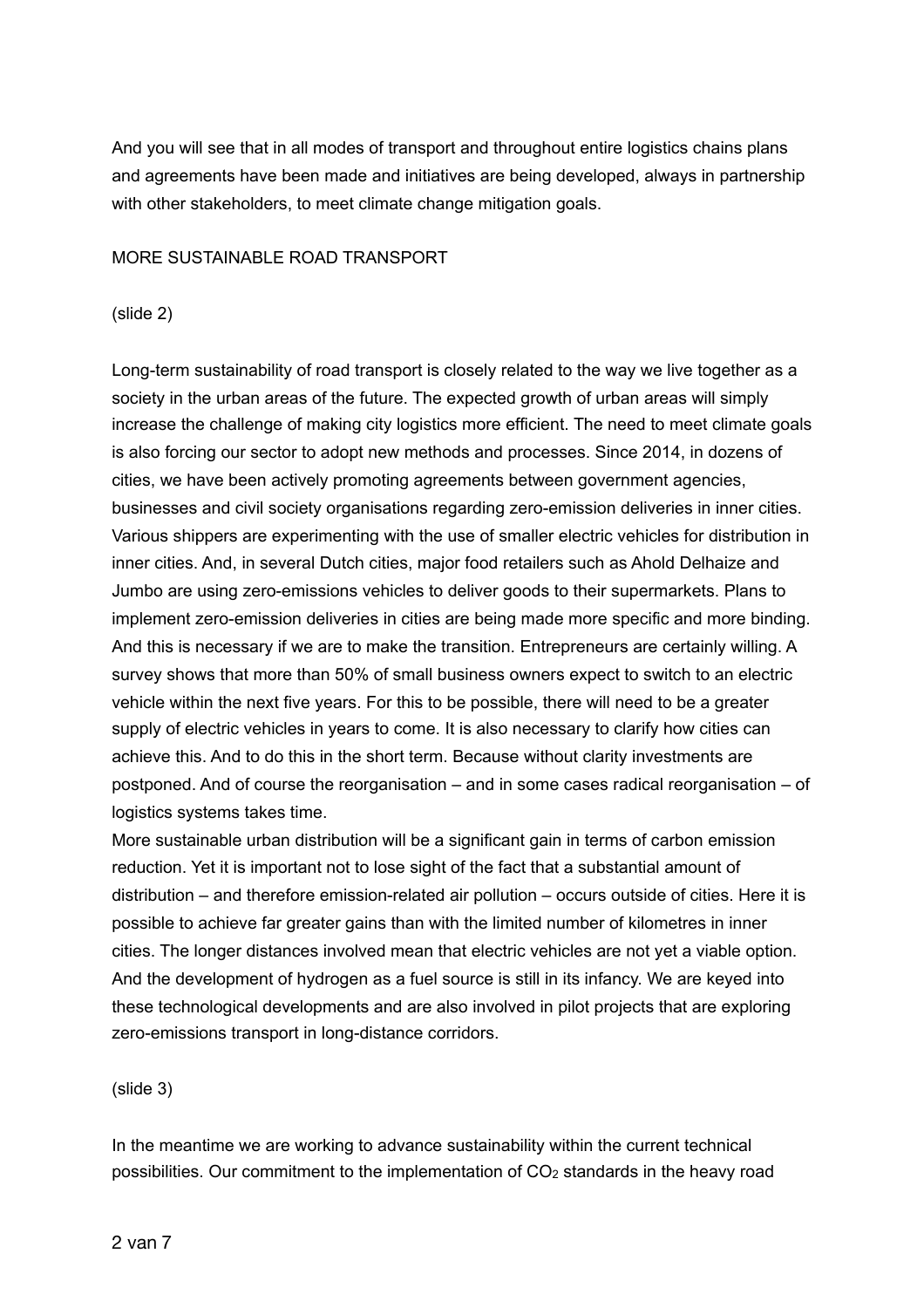transport industry has led us to form partnerships with both obvious allies and less likely candidates, such as nature and environmental organisations. However, establishing clear standards for new goods vehicles will not be enough to achieve the objectives of the Paris Climate Agreement. When it comes to making transport solutions more environmentally friendly, more cost effective and more efficient, Dutch entrepreneurs are leading the way with longer heavier vehicles known as ecocombis. Wider use of ecocombi vehicles in European long-distance freight transport should be a top priority. We also advocate the use of sustainable biofuels in the heavy road transport industry. The relatively small quantities of biofuel currently available need to be used where potential emission reduction gains are the greatest, and this is in long-distance road transport. Hence, in 2017 soft drink manufacturer Coca-Cola started using renewable diesel, a fuel containing 30% renewable biomass, achieving 24% carbon reduction per fuel tank.

#### MORE SUSTAINABLE RAIL TRANSPORT

#### (slide 4)

Rail freight transport has a lower carbon footprint than road transport. And this is widely known. Yet achieving a structural modal shift to rail transport has always been a challenge. To arrange delivery and collection of products and raw materials by other modes of transport, shippers have to radically change their internal process management. And since the added value of this type of transition initially seems limited, companies only make the switch if a third party facilitates the process. However, the need for sustainability, increasing congestion and the lack of qualified personnel in the road transport industry mean that there is an increasingly compelling business case for a modal shift. We were encouraged to see the recent introduction of CoolRail, a daily train service that transports fresh fruit and vegetables from Valencia – which is not that far from here – to the Port of Rotterdam, reducing carbon by up to 90%. For initiatives such as this to work, a third party needs to identify the added value of switching from road to water or rail transport for the company concerned and to assist with the reorganisation of the logistics process. Many large companies are in the process of making the switch, but in the small business sector there are still considerable gains to be made. To promote progress in this area, in partnership with the provinces of Gelderland and Overijssel we are working to raise awareness among small business owners of both carbon reduction opportunities and the financial benefits of using another mode of transport. In the coming years, together with our partners we want to systematically promote a modal shift as a cost-effective way of reducing carbon emissions.In the meantime, we and our partners have prepared a Modal Shift Teams project plan so we are ready and able to act in this capacity.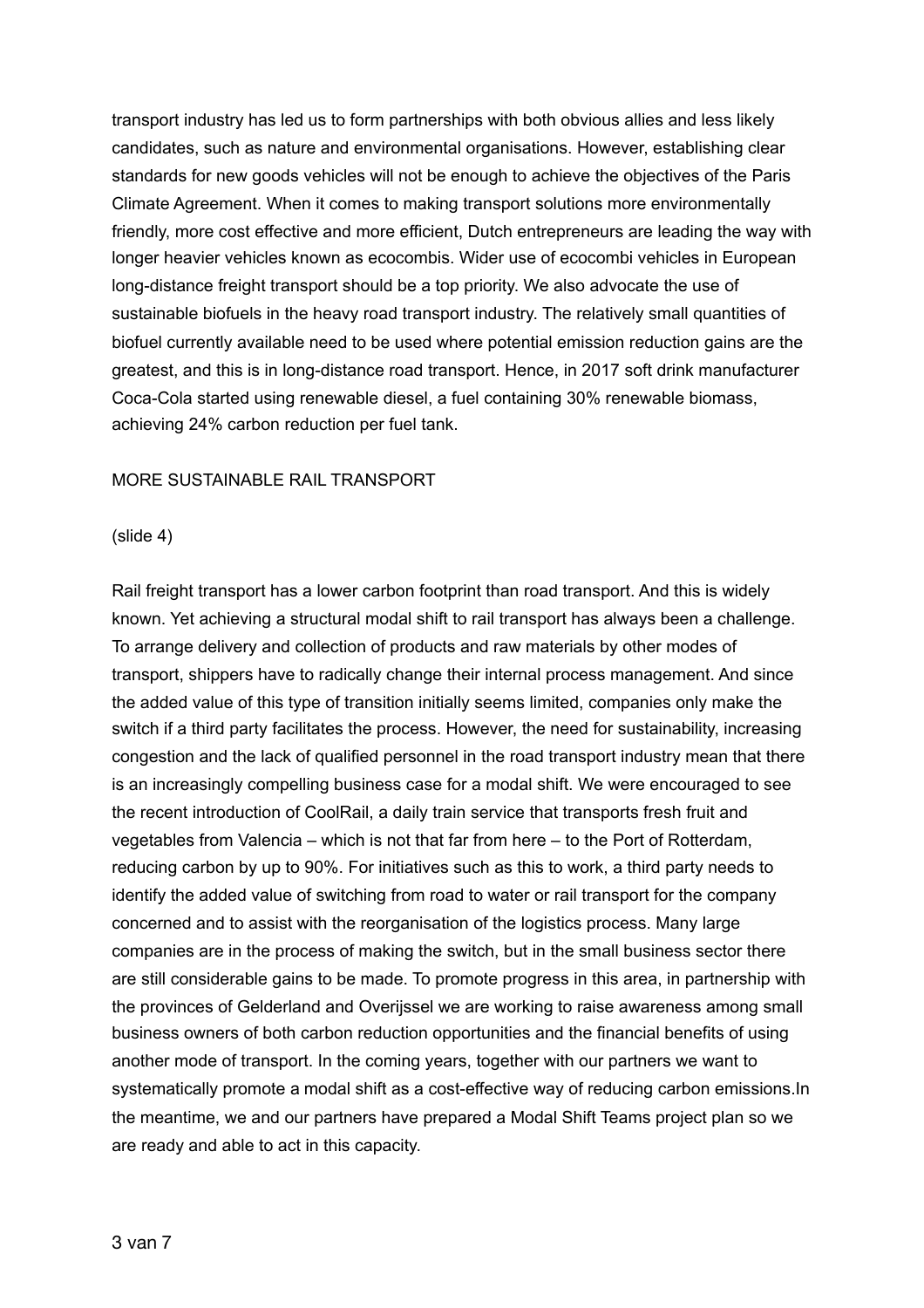While promoting a modal shift there is no reason not to explore ways of increasing the speed and efficiency of rolling stock use. So we are looking into potential sustainability gains in the rail transport industry. Again, we are doing this in partnership with rail and related industry stakeholders. Together we are working out how to make more efficient use of rolling stock and how to introduce quieter rolling stock and hybrid locomotives.

### MORE SUSTAINABLE INLAND WATERWAY AND MARITIME TRANSPORT

### (slide 5)

evofenedex has also formed partnerships to advance sustainability in the inland waterway and maritime transport industries. With the support of all stakeholders, we recently took an important first step towards climate-neutral inland waterway transport in 2050 and 70% carbon reduction in the shipping industry in the same year. In the meantime we are pursuing specific aspects of our sustainability agenda.

Inland waterway shipping is a mode of transport that produces relatively low carbon emissions. This is a relevant factor for trade and production companies committed to achieving – mandatory or voluntary – carbon reduction targets. Yet despite the relatively low levels of carbon emitted by inland waterway transport vessels, in the coming years the industry faces the enormous challenge of reducing emissions of hazardous substances even further. Here too shippers are the leading the way. Dutch brewing company Heineken has started using an electrically powered inland waterway cargo vessel to transport beer from its brewery to the Port of Rotterdam. Having said this, many parties in the inland waterway transport industry struggle to recover the investment required to reduce their environmental impact, which can make inland waterway transport less competitive than other modes of transport. Loss of loads and a smaller market share are a very real scenario for inland waterway transport companies, while policy wants to see more cargo transported by water. This is something that requires attention.

In the maritime shipping industry the greatest sustainability gains can be achieved by building new vessels with cleaner engines and converting existing vessels. Many entrepreneurs sign annual contracts with shipping companies. Trials are being conducted to explore ways of securing certain guarantees for the financing of new vessels, or the conversion of existing vessels, on the basis of longer-term contracts. These models will need to be worked out by financiers, entrepreneurs and shipping companies. Also in the shipping industry, Dutch shippers, such as Shell, FrieslandCampina and DSM are partnering with the Port of Rotterdam to identify short-term gains that can be achieved by using vessels powered by biofuel.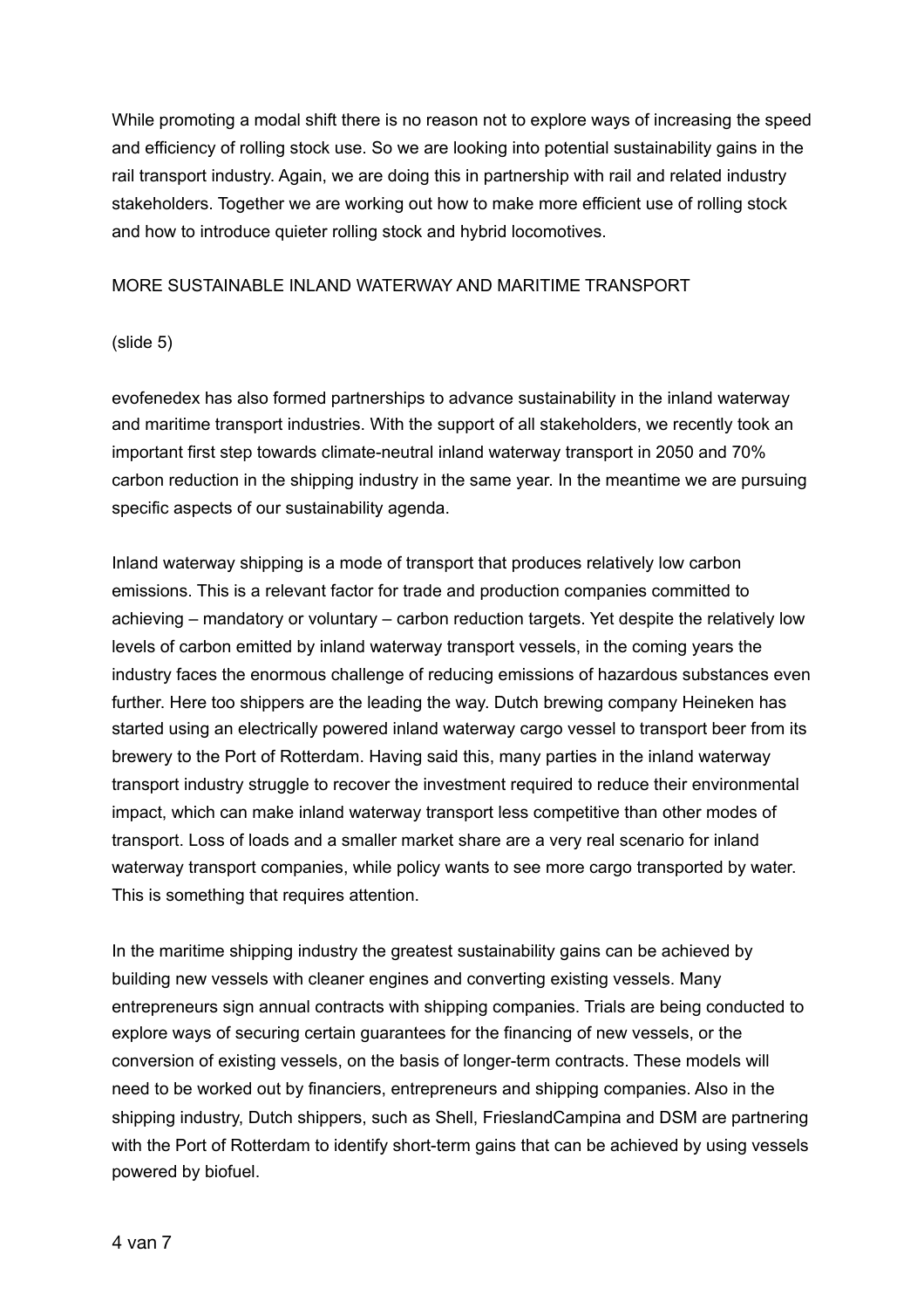### MORE SUSTAINABLE AIR TRANSPORT

(slide 6)

.

Air transport is not the most sustainable mode of transport for international freight. But there are not many alternatives. The use of air freight is increasing, but with targets set at national, European and international levels, production and trade companies have to find more sustainable air freight solutions. Therefore, together with various stakeholders and knowledge institutions, we have developed a plan to reduce carbon emissions by 35% by 2030. This includes airport charges to encourage use of cleaner aircraft, use of renewable fuel and radical modernisation of the air fleet. Optimising and accelerating freight delivery will also eliminate unnecessary procedures that contribute to carbon emissions. So at Schiphol, our national airport, air freight parties are working in partnership to accelerate processes as part of the Smart Cargo Mainport programme.

However, to enable greater progress in making air transport more sustainable, the Single European Sky (SES) initiative needs to be implemented. SES will reduce greenhouse gas emissions, costs, flight times and the adverse consequences of strikes by air traffic controllers. In other words, it's a win-win. Yet certain national interests are delaying the implementation of the initiative. The current inefficient use of European air space puts aviation at a disadvantage as a mode of transport. evofenedex therefore urges Member States to proceed with the full implementation of SES to improve the sustainability and competitive position of air freight transport.

### MORE SUSTAINABLE LOGISTICS CHAINS

Though efforts to make logistics chains more sustainable may be less visible to outside parties, they are just as important. And while cooperation is desirable in developing sustainability solutions for modes of transport, when adopting a chain approach it is impossible to achieve results without joining forces.

Shippers were originally the clients in the logistics industry and are therefore essentially the owners of the logistics chain. As such, they are responsible for ensuring that logistics chains are well organised. After all, they are their chains. It is a responsibility that cannot be shrugged off. The need to make logistics chains more sustainable means shippers have to make choices.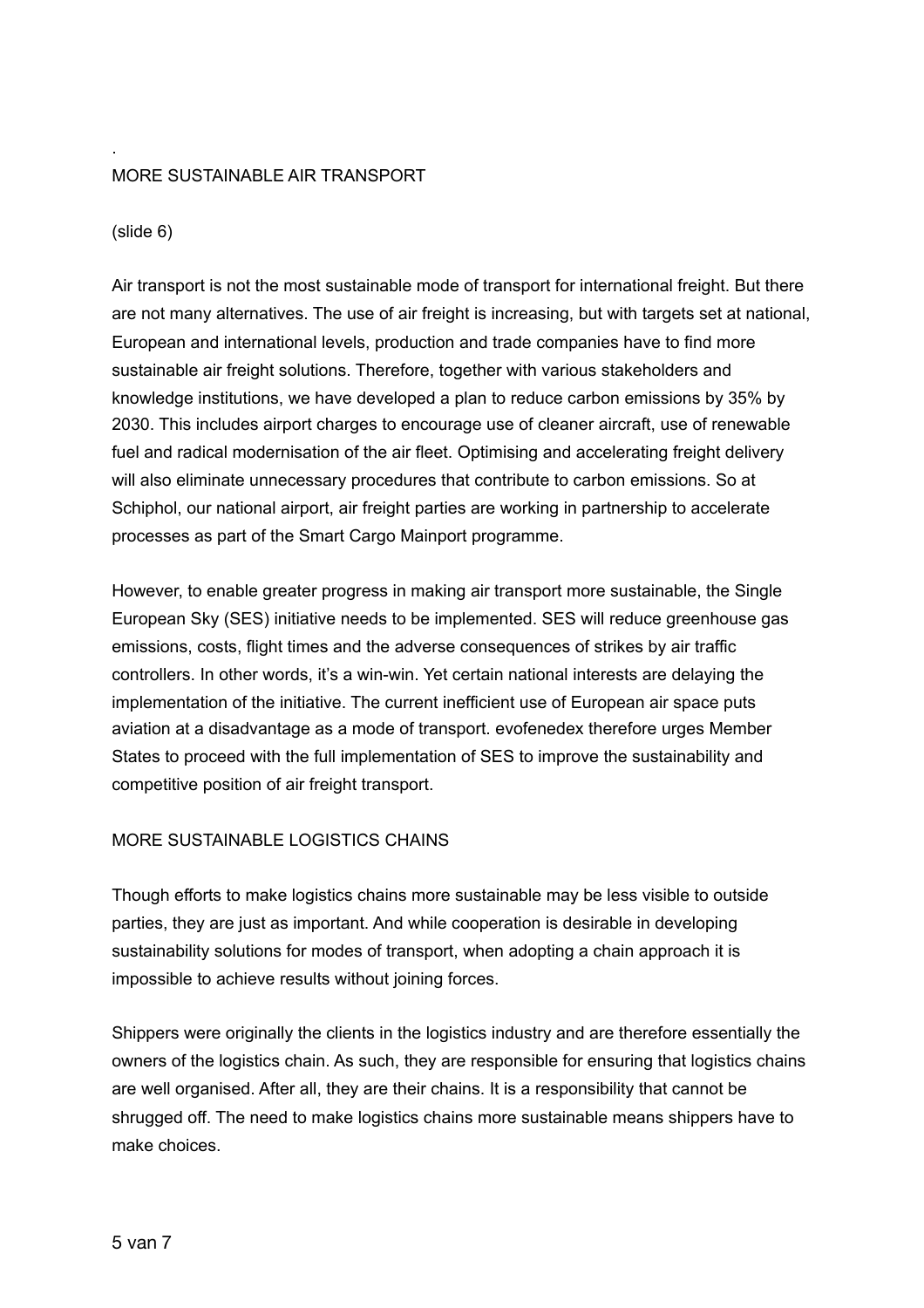Numerous studies show that cooperation within the chain improves the performance of the whole chain and delivers better results for the individual links in the chain. Everyone understands that, to meet the requirements of the demanding customer (delivery, price and quality), the government and society (globalisation, compliance and sustainability) and a world being changed by innovation (digitisation), it is necessary to cooperate. And that means more than just agreements between customers and suppliers. We have been doing this for years and it is not enough. Reality is more complex and unmanageable than theory and understanding. The key to success lies less in hard variables, such as physical transport flows, and more in soft factors, such as a cultural fit between companies. So, five years ago, evofenedex created a chair at one of the universities in the Netherlands. The professor presented a clear perspective through lectures and company visits (awareness), white papers and seminars (acceptance) and tools, such as the supply chain performance check (adaptation). We and our members then took the necessary steps in line with this Triple-A Model.

To enable effective utilisation of the possibilities offered by digitalisation to improve the organisation of the logistics chain, there must be available and accessible standards. We see this as part of our role as an association. Just as, in the past, we were one of the initiators of the paper CMR consignment note, a few years ago we initiated the development of TransFollow, a platform that enables the use of digital consignment notes. A standard interface such as this provides more insight into the performance of the chain and is therefore a tool that can be used to improve the efficiency of the chain. Adding greater customer value, while addressing sustainability and social responsibility.

Cooperation between shippers offers opportunities to substantially improve the composition of the chain. This will result in more efficient implementation, delivering greater customer value while respecting the social imperatives of sustainability and social responsibility. But how do shippers find other shippers who are a good fit? And by that I mean a good cultural fit, rather than a good technical fit, because a partnership's chances of success are threequarters determined by softer factors. To facilitate good matches, at the request of our members and together with our members and a university we developed a kind of dating site for companies. We call it Compose.

VIDEO OF COMPOSE <https://www.youtube.com/watch?v=nnJBSSonJoI>

**POLICY**